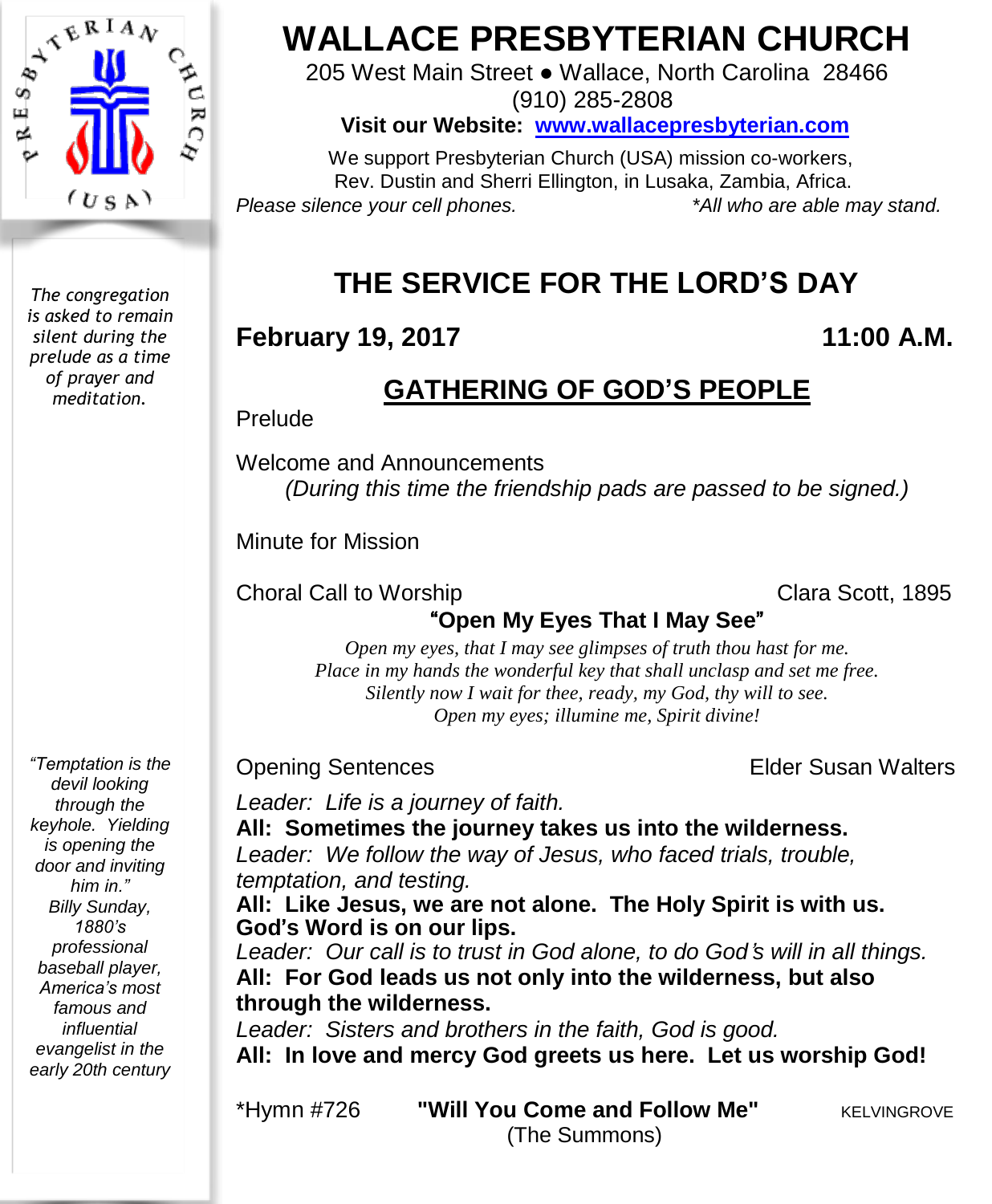"*No testing has overtaken you that is not common to everyone. God is faithful, and he will not let you be tested beyond your strength, but with the testing he will also provide the way out so that you may be able to endure it.*" *1 Corinthians 10:13*

#### \*Unison Prayer of Confession

*O God, our refuge and fortress, forgive us when we fail to trust in you. We fall to temptation. We are swayed by false words. We speak false words of our own. We choose our ease and comfort over your demanding claims upon us and upon the world. In turning from you, we settle for less than the abundant generosity you intend. Forgive us, we pray. Do not let us be put to shame, O God. Hear us as we call to you and show us your salvation. In Christ*'*s name we pray . . .*

*(A time for silent prayers of confession . . .)*

#### Congregational Response "**You Are the Lord, Giver of Mercy**"

*You are the Lord, giver of mercy! You are the Christ, giver of mercy! You are the Lord, giver of mercy!*

Assurance of Pardon

*Leader: Scripture declares, The Lord is generous to all who call on God*'*s name. Friends, believe the good news:*

**All: God does not turn away from us, but desires to bring us into the glorious freedom offered in Jesus Christ.**

*Leader: Everyone who calls on the name of the Lord will be saved.* **All: Thanks be to God.**

\*Gloria Patri *Glory Be to the Father*

*Glory be to the Father, and to the Son, and to the Holy Ghost; as it was in the beginning, is now, and ever shall be, world without end. Amen, amen.*

#### **PROCLAIMING GOD'S WORD**

Children's Sermon

Anthem**"You Are My All in All"** *arr.* Lloyd Larson

*You are my strength when I am weak, You are the treasure that I seek; You are my all in all. Seeking You as a precious jewel, Lord, to give up, I'd be a fool; You are my all in all. Jesus, Lamb of God, worthy is Your name! Taking my sin, my cross, my shame, rising again I bless Your name, You are my all in all. When I fall down, You pick me up; when I am dry, You fill my cup; You are my all in all. Jesus, Lamb of God, worthy is Your name!*

*bait, than struggle in the snare.*" *John Dryden, 17th century British poet and playwright*

"*Better shun the*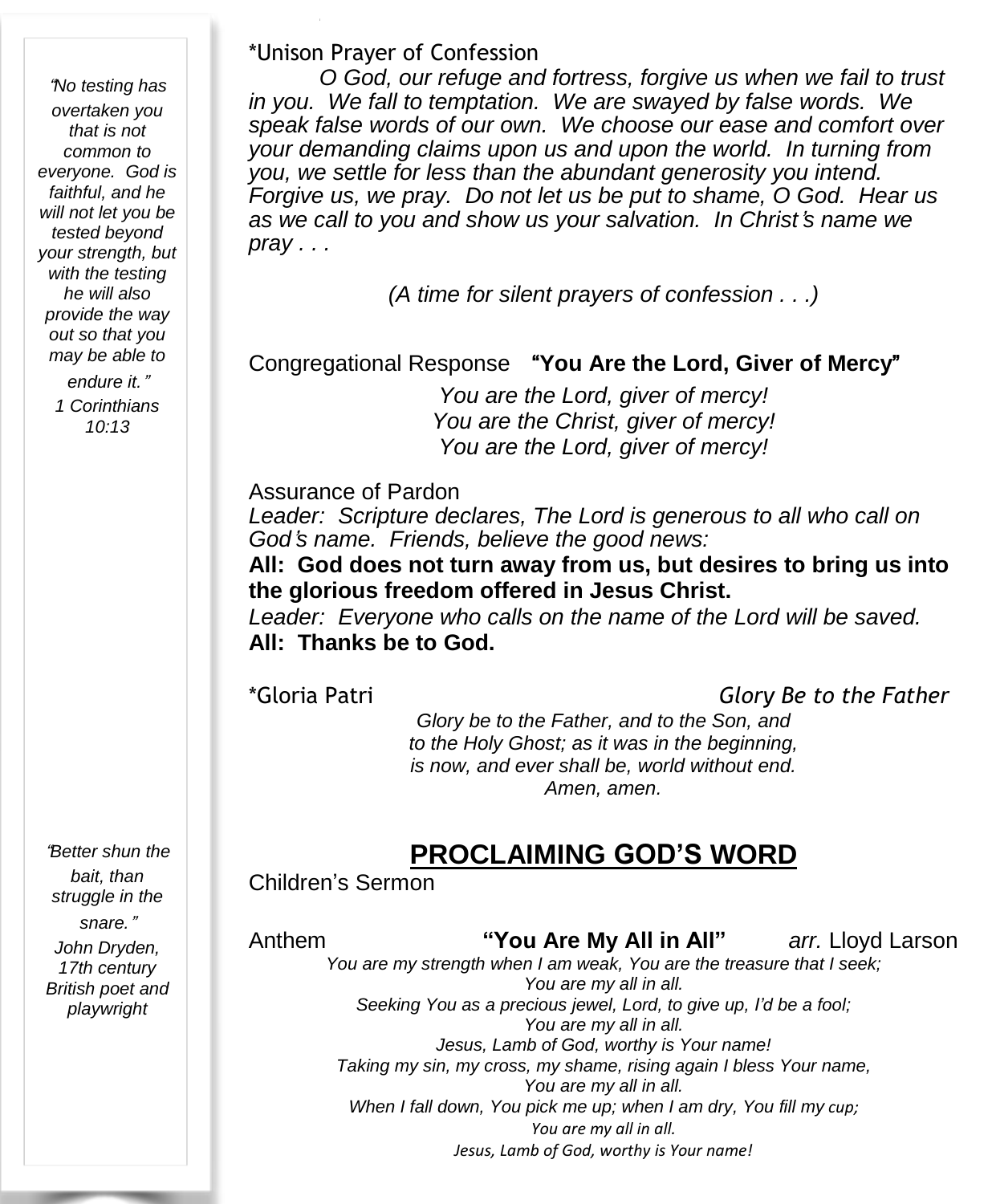"*The greatest temptations are not those that solicit our consent to obvious sin, but those that offer us great evils masking as the greatest goods.*" *Thomas Merton, No Man Is an Island*

*"Child of the covenant, in baptism, you are sealed by the Holy Spirit, marked as God's own forever, and called to follow Christ in mission. Amen." From the Liturgy for Baptism, Presbyterian Church (U.S.A.)*

#### Prayer for Illumination

*Bring your Word near to us, O God. May it rest not only on our lips, but also reside in our hearts. By the power of your Holy Spirit, help us to respond to your Word with our whole lives until you become our dwelling place; through Jesus Christ, we pray. Amen.*

| Epistle Lesson | Hebrews 4:14 - 5:10  | <b>Elder Susan Walters</b><br>$+$ Page 973 |
|----------------|----------------------|--------------------------------------------|
| *Hymn #783     | "When We Are Tested" | ANGELS OF HEALING                          |
| Gospel Lesson  | Luke 4:1-13          | $+$ Page 835                               |

Sermon **"The Devil Didn't Make Jesus Do It"** Dr. Philip K. Gladden

A Time for Silent Reflection

Pastoral Prayer with the Lord's Prayer

#### **GIVING THANKS TO GOD**

Presentation of Tithes and Offerings

**Offertory** 

\*Doxology and Prayer of Dedication *Praise God from whom all blessings flow; Praise Him all creatures here below; Praise Him above ye heavenly host; Praise Father, Son, and Holy Ghost. Amen.*

\*The Affirmation of Faith: The Apostles' Creed I believe in God the Father Almighty, Maker of heaven and earth, And in Jesus Christ his only Son our Lord; who was conceived by the Holy Ghost, born of the Virgin Mary, suffered under Pontius Pilate, was crucified, dead, and buried; he descended into hell; the third day he rose again from the dead; he ascended into heaven, and sitteth on the right hand of God the Father Almighty; from thence he shall come to judge the quick and the dead. I believe in the Holy Ghost, the holy catholic Church, the communion of saints, the forgiveness of sins, the resurrection of the body, and the life everlasting. **Amen.**

\*Hymn #826 **"Lift High the Cross"** CRUCIFER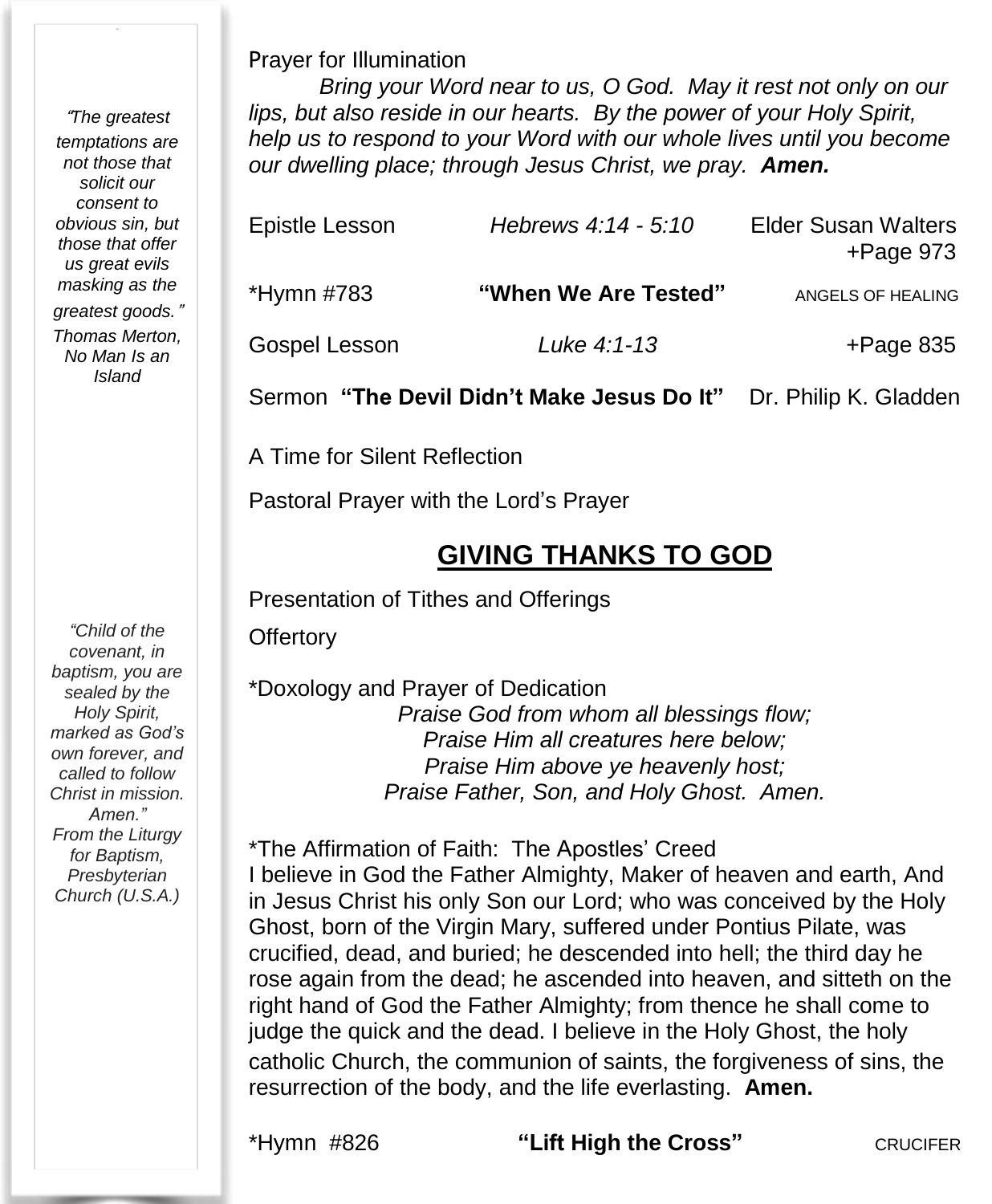*"To get a man's soul and give him nothing in return — that is what really gladdens the heart of Satan and his devils." C.S. Lewis, The Screwtape Letters*

\*Benediction

Choral Benediction **"Amen"** Curt Oliver, 1997

*Amen, amen, amen.*

\*Postlude

\**All who are able may stand.* +*The page number in the pew Bible.*



You must define your why before you can begin with the **what** and the **how**.

#### **What is Our Why?**

Our Ministry & Mission catalog describes twenty-three ministry programs and opportunities to serve in our church. Have you ever wondered "Why?" Why do we do we have all of these ministries?

Join your fellow Christians for a conversation about "What Is Our Why?" on Sunday, March 5, following worship. Dr. Phil will lead us in discussion about what is most central in our life as a congregation and how our "why" is the basis for "how" and "what" we do in our ministry and mission.

Please join us immediately after church in the Currie building for a covered dish luncheon sponsored by the Wallace Presbyterian Women.

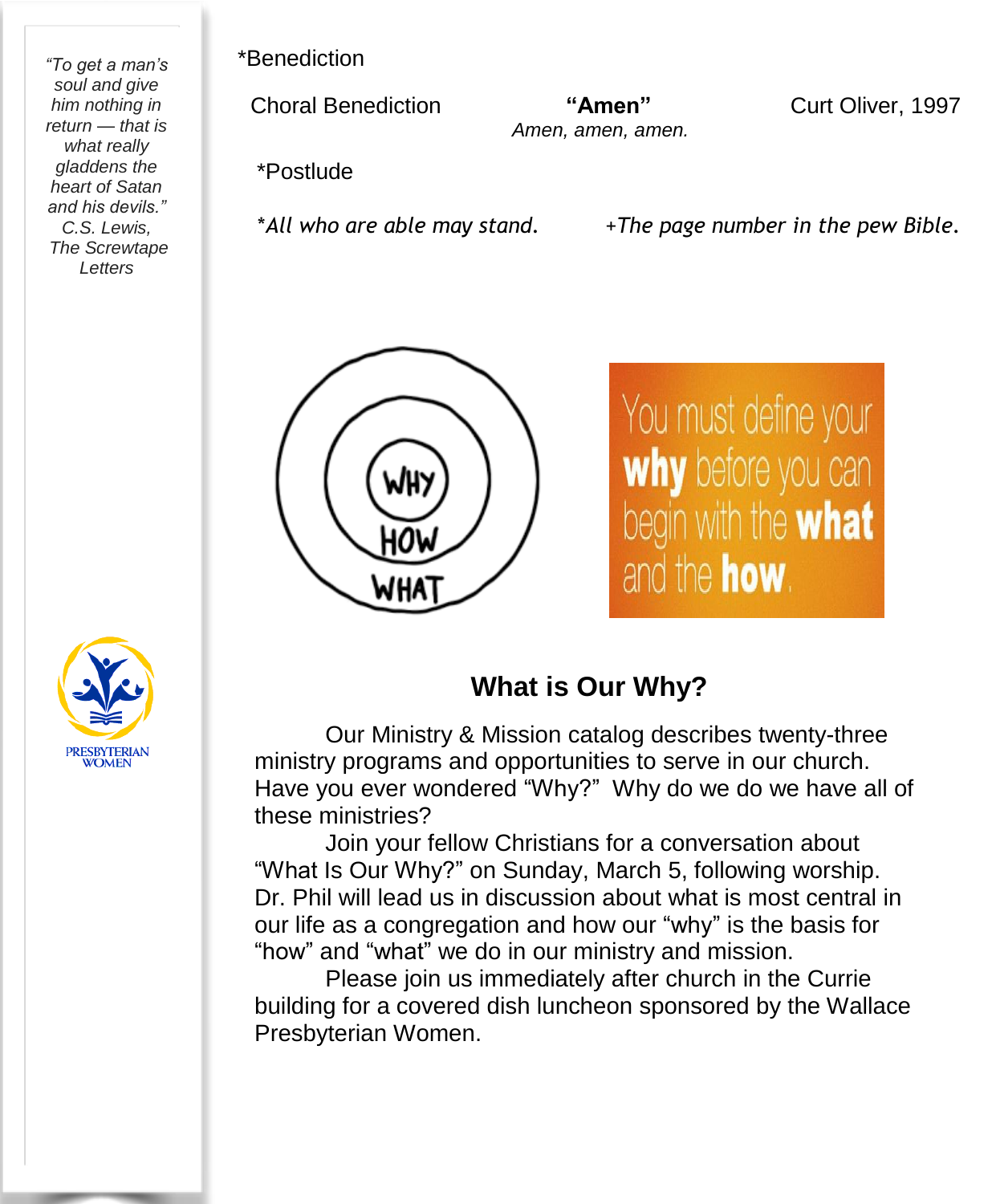#### **WEEKLY CALENDAR**

| Sunday, February 19                            | 11:00 am Worship           | 9:40 am Opening Assembly<br>10:00 am Sunday School<br>2:45 pm Youth Fellowship-Meet at church and we<br>will carpool to Johnson's nursery for<br>Paint ball. We will eat dinner at the     |
|------------------------------------------------|----------------------------|--------------------------------------------------------------------------------------------------------------------------------------------------------------------------------------------|
| Tuesday, February 21<br>Wednesday, February 22 | $5:00-7:00$ pm<br>10:00 am | nursery.<br>Second Sunday<br>6:15 pm Session Meeting, Room 304<br>Bible study, Church Office Building<br>6:00 pm Handbells<br>7:15-8:15 pm Bible Study, Room 304<br>7:30 pm Choir Practice |

#### **NOTES AND ANNOUNCEMENTS**

 **e** The session will meet on Tuesday, February 21 at 6:00 p.m. in Room 304. If you have any business or concerns for the session to consider, please speak to one of the elders or the minister.

**Please join** the minister for a Bible study on Luke 9:28-36 on Wednesday, February 22 from 10:00 - 11:00 a.m. (Church Office Building) or 7:15 - 8:15 p.m. (Room 304).

**We extend** our Christian love and sympathy to Gloria Wells and her family on the death of her mother, Ruth Fussell Buckner, on Sunday, February 12.

● **A memorial service** for Ralph Guglielmi will be held on Saturday, February 25, at 11:00 a.m. at the Transfiguration Catholic Church in Wallace.



*The flowers in the sanctuary this morning are given by the Burroughs family in loving memory of Linda's mother, Doris Krupitzer.*



During the months of January and February, Dr. Phil will preach from Gospel stories about Jesus when he was a baby, a young boy, and just beginning his public ministry (baptism and temptation). These sermon texts are provided now so you can read and pray about them and prepare to come to worship and hear God's Word.

February 19 Luke 4:1-13 Jesus' temptation in the wilderness February 26 Luke 9:28-36 The Transfiguration of Jesus